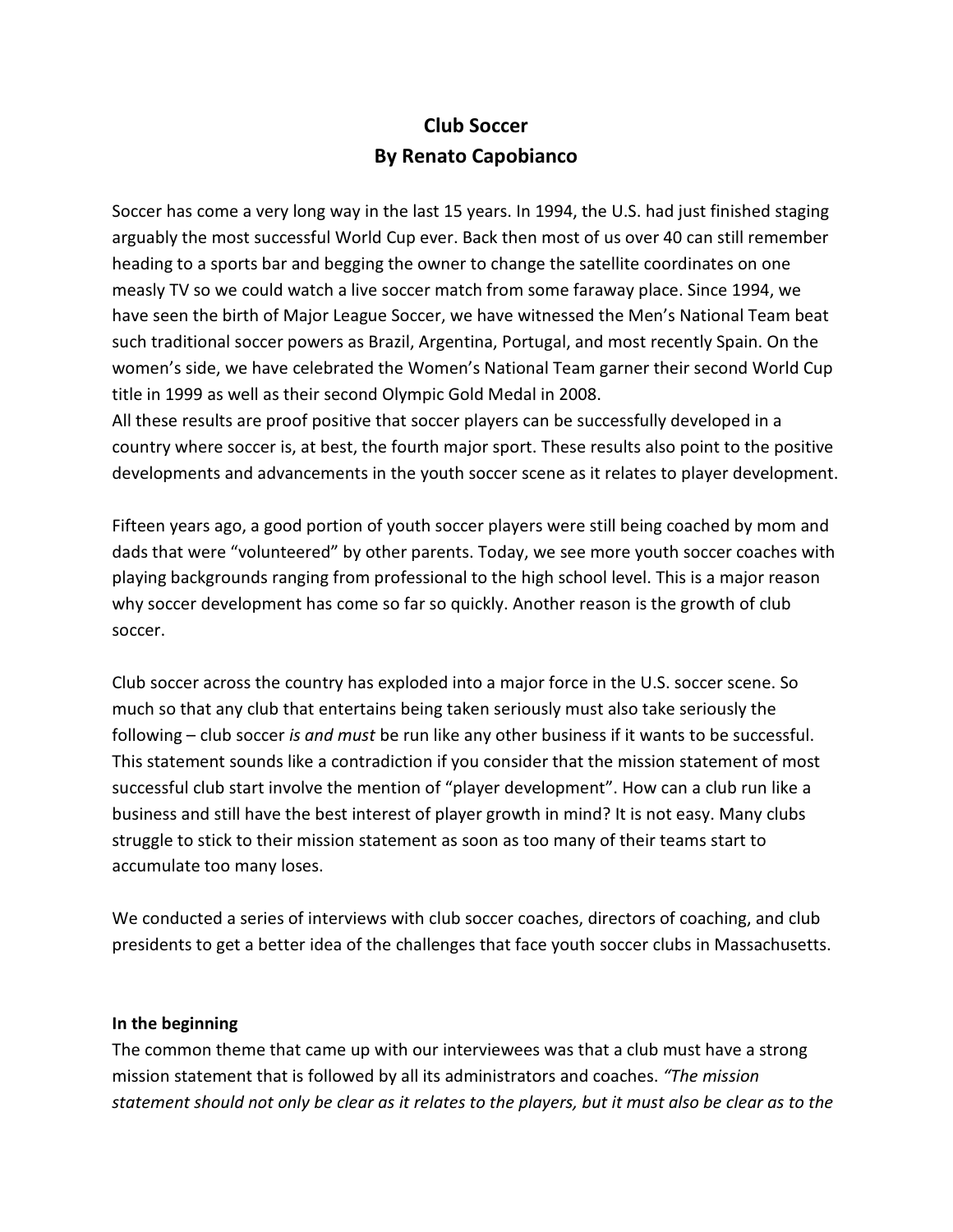financial expectations it will expect to operate under. The first year is key to establishing your club's philosophy. A club must have clarity as to what it wants to achieve – and it must be player development." said one DOC.

Another challenge new clubs face is how to attract quality players and coaches to their new club. I'm sure we have all heard stories of how coaches promise a full scholarship to parents of a U-12 player just to secure that player joining the club. The fact is player recruitment is a fierce yearlong battle amongst clubs. "As a club, we have to be constantly involved in player recruitment – that never stops." commented a former club president. Not only does a club need to recruit players to fill roster spots, but it has to start with hiring quality coaches which, in turn, will hopefully draw the interest of more players. "What attracts most players to a club? Good coaching and winning. Good coaches will join your club if they believe it is well run and has a chance to grow. When considering joining your club, players and parents will take into consideration how successful the teams are and how many players from your club have been chosen for ODP, regional and national team pools." said another DOC.

Hiring and holding on to good coaches is easier said than done. Most coaches are part timers and are not averse to joining another club for a few extra dollars – it's an unfortunate reality. This is where a strong mission statement, that values quality coaching through coaching education, will play a vital role in the year to year operational consistency of a club.

# Biggest Challenges: Finances, Fields & Parent Expectations **Finances**

We are all aware of one of the biggest concerns facing organized soccer  $-$  it is only available to those who have the money – "pay to play". Many times I've heard soccer folk erroneously claim that this phenomenon does not exist in any other part of the soccer world. That is not necessarily true. In any country, good youth coaching costs money. Structured, organized youth systems cost money – the cost is simply not incurred by the parents. In the rest of the soccer playing world, these costs are picked up by the professional clubs of which the youth system is a part of. Those youth coaches are paid a salary and are, for the most part, full time employees. It is doubtful that you will find a qualified soccer coach in any of these aforementioned parts of the world coaching just for the love of the game. Player development is a serious business and revenue stream at all major clubs worldwide. The simple fact is that in order to develop players through quality instruction in an organized system, there is going to be a cost associated with providing this environment to youth players.

Currently, there are a few academy programs associated with MLS clubs that are subsidizing the entire cost of club participation at the U-16 and U-18 age groups. But this is the rarest of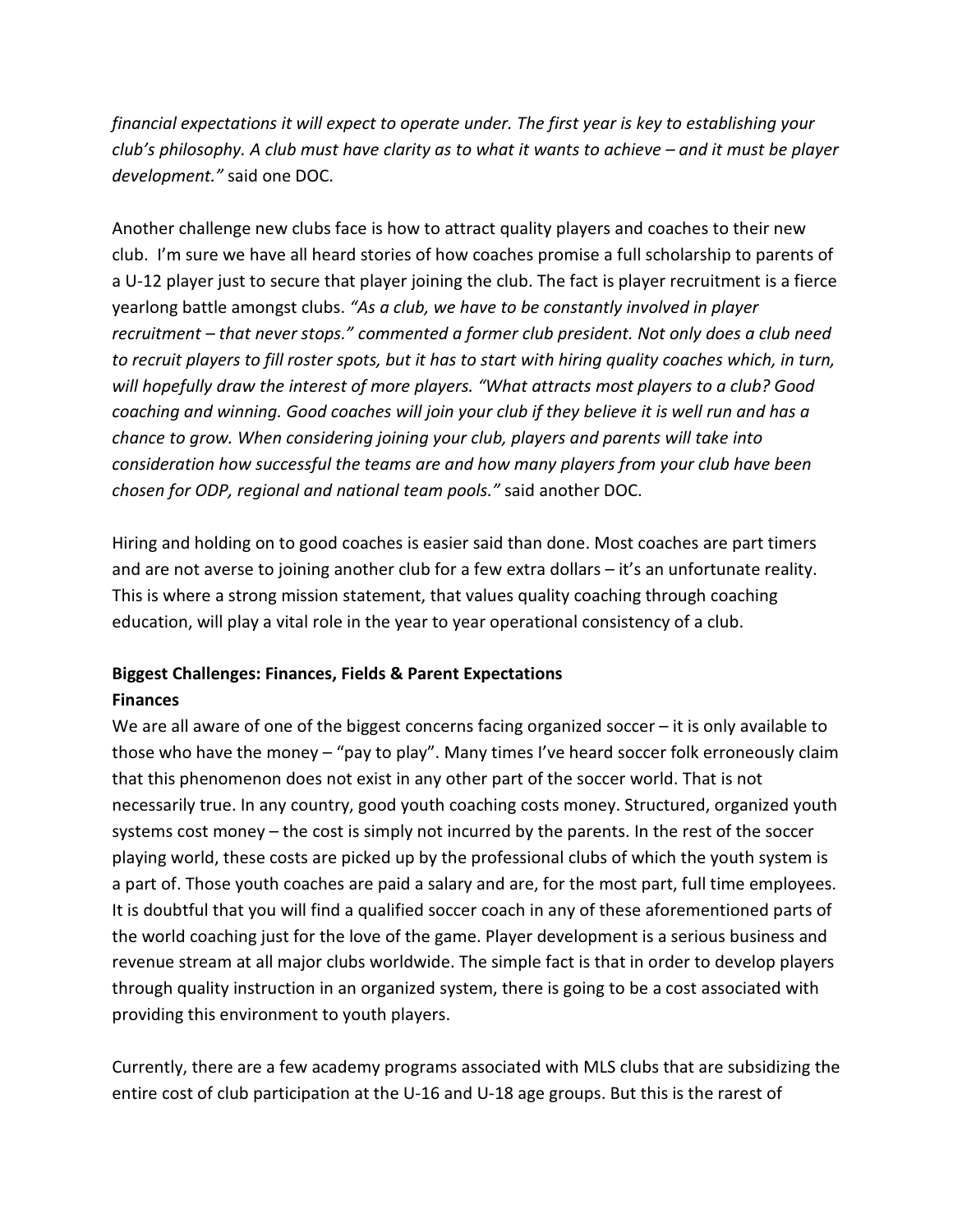exceptions to the rule that most clubs face – the collection of fees. "The collection of fees is a huge issue. It is important that you anticipate expenses and then be able to sell it to the membership." said a former DOC. "The budget is a very real issue that must be dealt with in the most professional and businesslike manner possible. Collecting tuition is not enough. A club needs to create other revenue streams such as hosting clinics, tournaments, summer camps, forming a partnership with an indoor facility, and of course, holding fundraisers. Monitoring your cash flow is crucial. We chose to front load payments made by parents – this is uncomfortable but we need money upfront to insure that our basic operating cost gets covered." added a former club president. "We are very sensitive to the economics of many of our parents and so we offer payment plans in an effort to ease the cost. I would estimate that approximately 15% of our players receive some form of financial assistance from the club."

Living in this part of the country also brings on the added cost of renting space during the winter months in order to continue training during the winter months. Time on a viable indoor surface, whether it be proper turf or just a basketball court is expensive. "The economics of trying to keep up your winter programs gets more expensive every year – there are only so many fundraisers you can hold." commented a current coach. There are many showcase tournaments during the winter and northeast teams must continue to practice and develop in order to be competitive with warm weather opponents. It is here where youth soccer starts to run into an obvious contradiction – does winning the showcase tournament become the goal over player development? The answer is no. "Being able to compete at a healthy level at these tournaments does go a long way in the player development process. Good competition is a key ingredient to the development of any player, at any age." said one club coach.

#### Fields

I have spoken to a few club presidents and they would all agree – field space is a never ending headache. One, good fields are scarce. Second, many quality fields are protected from overuse by town recreation departments and, as a result, become off limits to club soccer. It is not uncommon for a club not to know from one season to the next if they will have access to their "regular field times and space". "Because of the year round high demand for fields, the people that control the fields are in a position to shop around and wait for best financial offer to present itself." was the comment made by a current coach. In the spring, unlike other part of the country, not only do you have to deal with baseball but you have the added pressure of competing for field space with a third sport - lacrosse.

"This is the biggest ongoing issue in Massachusetts. They are scarce and are getting more expensive to rent every year. Every club would love to have its own fields – however, as we all know, land is not so cheap in this state. With the addition of more turf fields, our playing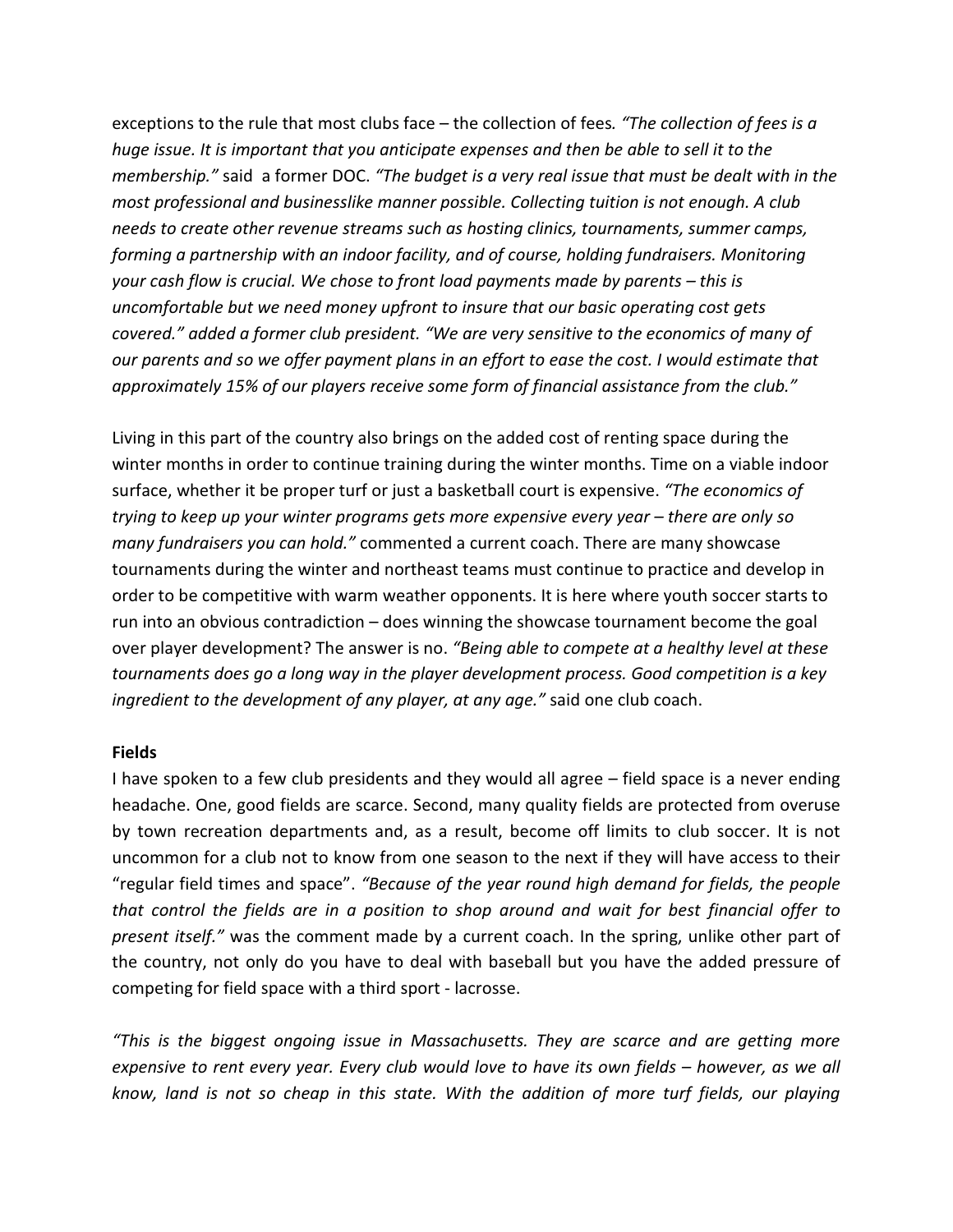surfaces have gotten better, but the cost of these fields has been passed on to the clubs in the form of high rental fees." stated a former club president.

"In order to grow your club, you need your own fields. Facility development is the next big thing. Fiscally, it is the safest way to grow and to be able to control and develop revenue streams. Sponsorships have a legitimate hope to increase as now, there is some prestige attached with the investment – a facility of a successful growing club has the ability to attract companies and services that are interested in cross marketing to children and adults." added a former DOC.

## Parents

The issue of parents is not reserved for just soccer. This is an issue that all sports have been dealing with for decades. It has become more prevalent in the last ten years as the availability of college scholarships (especially on the girl's side) has become more sought after. Managing the expectations of parents is a very serious aspect of club soccer that must be dealt with in the most professional manner possible. After all, they are the ones paying the fees, driving the kids to practice and using up all their vacation time to take their kids to games and tournaments. "A club must listen to what parents have to say  $-$  all the time. A club must make the effort to properly educate parents as to what the club is doing, especially as to how it relates to their kid(s). For this, the personality of a clubs director of coaching is key…he or she will be the main person that will be dealing with club politics, coaching changes, parent expectations (and complaints or concerns…you need to have a DOC that is very diplomatic." stated a former club president.

"Parents are the ones paying for this service so you must have a huge line of communication open at all times. Of course, the biggest challenge is managing the expectations of each parent. Parents of U8-14 are more concerned with playing time and development so you have to spend more time educating parents about the various stages of player development. Some parents have a hard time understanding why their son or daughter went from being the best player to one of the weakest in a matter of 6-8 months. AT the U-14 level and above, the hope of being on the "scholarship track" starts to become the chief concern. Parents also become more concerned about winning and losing at this stage." said a current club coach.

Listening and educating parents is a must if you are to going to successfully manage the expectation of parents. Remember that today's parent is probably different than the one clubs dealt with 10-15 years ago. Today, about 30-40% of parents may have played in high school or college soccer. That simply wasn't the case a decade ago. Clubs should view this as a plus and take the time to speak to parents about club procedures and address all parental concerns. It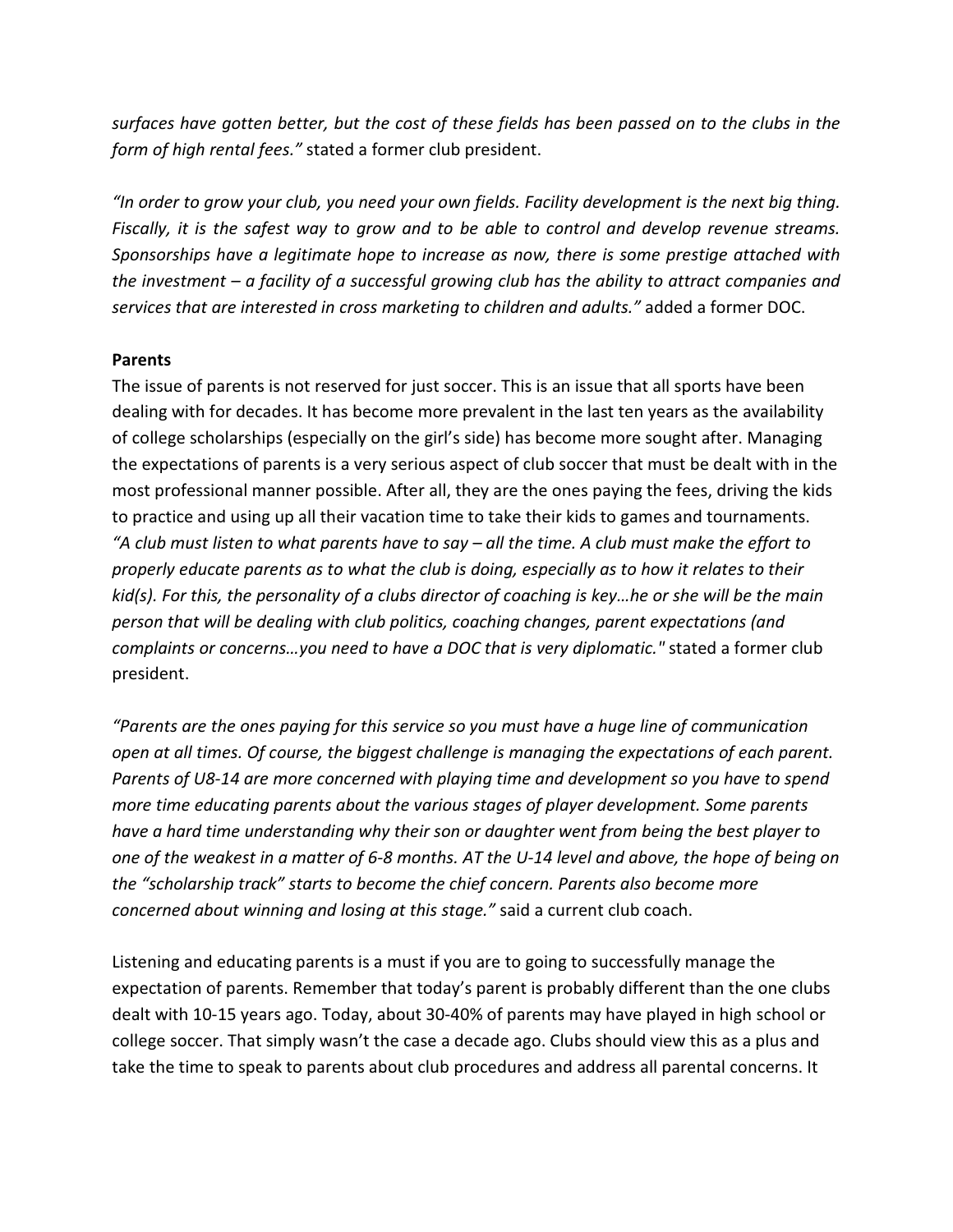may lead to the occasional uncomfortable discussion, but it will serve your club well in the long run.

# Coaches

There can be many issues when it comes to the topic of club coaches: how to get them, how to keep them, and how to best develop them as they continue in your club. Many club DOC's will hire college coaches in hopes that will lure the areas better players. But not all college coaches have the ability to coach 11-14 year olds. Picking the right coach for the right age group is very important. Some coaches are very good at player development…others are better at managing wins and losses. "Coaches must me on the same page as the club's mission statement." said once former DOC. "College coaches can't all necessarily coach young players. You need to manage your coaches closely and pay attention as to how they interact with their assigned age *group.*" added the former club president. With new clubs sprouting up every year – some coaches will leave for the simplest of reasons – more money. So how does a club keep its coaches? "A club must work to offer continuing education (within the club) for their coaches in order help keep them in the club. The club should also help differ the cost of outside continuing education seminars, clinics and licensing opportunities. As a club we will reimburse a coach the complete fee of a national license if he or she is still with the club 12 months after completing the course." added the former DOC.

"Coaching development is another key element in grow your club. You can't expect any consistency if you are changing 50% of you coaches every year. Hopefully, you can acquire coaches that see coaching as a profession and not just a way to make some extra cash on the side." commented a current DOC.

#### Town Programs

Another topic of discussion was the relationship club teams can have with a town soccer program. It is not uncommon for a relationship to emerge as a result of sharing town fields or because a club has a large percentage of kids from one particular town. "Sharing fields can be a great way of starting a new relationship. Coaches as well as parents from each team can get to know each other in passing. Of course, sharing fields can lead to an adversarial situation if all coaches involved don't operate in the spirit of cooperation." said a current coach. Having a large concentration of kids come from one town is an ideal way to show a town that what they are doing, soccer wise, is effective. Then, if a town is open to a partnership in the form of say coaching clinics, you now can really establish a positive relationship that ends up benefitting everyone, especially the kids. Relationships with towns programs have, in my experience, gotten better they were ten years ago. "Town soccer is getting more educated as to the true value of club soccer…however, we must continue to foster more cooperation with towns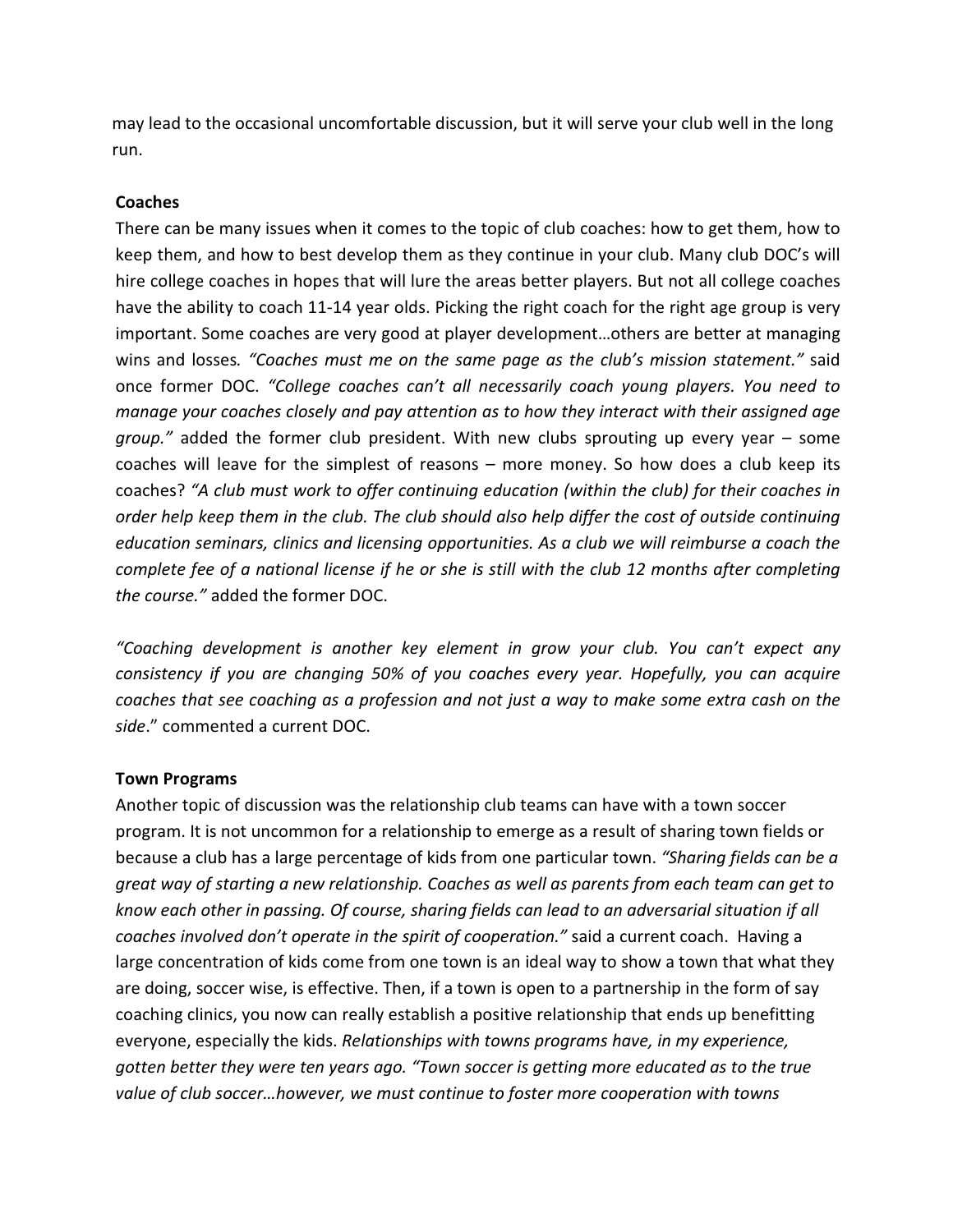programs." stated a former club president. The town/club relationship must not be adversarial. Both sides must understand the services each provide and find a way to work in unison in the interest of the kids and of player development.

#### Future Challenges – New clubs, Money & Raising the Bar.

One cannot argue that there has been a huge growth of new soccer clubs in the last ten years in this state. Some see this growth as a challenge to improve its own club operations while other see the addition of too many clubs as a watering down of the club experience. "I really believe there are too many clubs – I believe that we would better serve soccer if we had less clubs that all operated at the highest of professional standards. Right now, there is no real quality control and club operations can vary greatly from one club to the next. You need very good professional minded person to run a club properly. We are seeing too many clubs that only field 4 or 5 teams…I don't believe this is healthy." said a club president. Others see the growth of clubs quite differently. "When new clubs com on the scene, they force established clubs to take a closer look at their own method of operating…it avoids goods clubs from getting lazy. Competition can make you better if you chose to respond to it in a positive manner." commented a club coach. Any way you choose to look at this issue, one needs to accept that it is not going away anytime soon. Most new clubs emerge from coaches wanting to branch off and do their own thing – this is very common in any field. Employees think they can do better than their boss and or want to go work for themselves. The key element to club growth will be whether or not there are enough good coaches to go around. On the surface, one would say considering that every year there are more and more ex college and high school playing "soccer moms and dads" willing to venture into coaching. "Whether or not they can become good coaches? That is up to the individual club and the standard at which they want to run their club – it all comes back to a strong mission statement." added the coach.

#### Money

As one might imagine, this recent economic turn as also affected youth soccer. And like all other business, youth soccer will have to adapt, make changes and operate very differently moving towards the future. Clubs may have to be more selective about how many tournaments they enter or travel to. They may have to find different ways to generate funds as sponsor decide not to renew previous agreements. "Like all business, we are entering a different era – we will definitely have to rethink how we chose to spend money. Hopefully, we can continue to provide the same level of coaching and development for the kids." stated a DOC.

"It may seem crazy, but now is the time to try and build your own centralized facility complete with field house and outdoor fields. In the end, it will prove to be the most effective way to